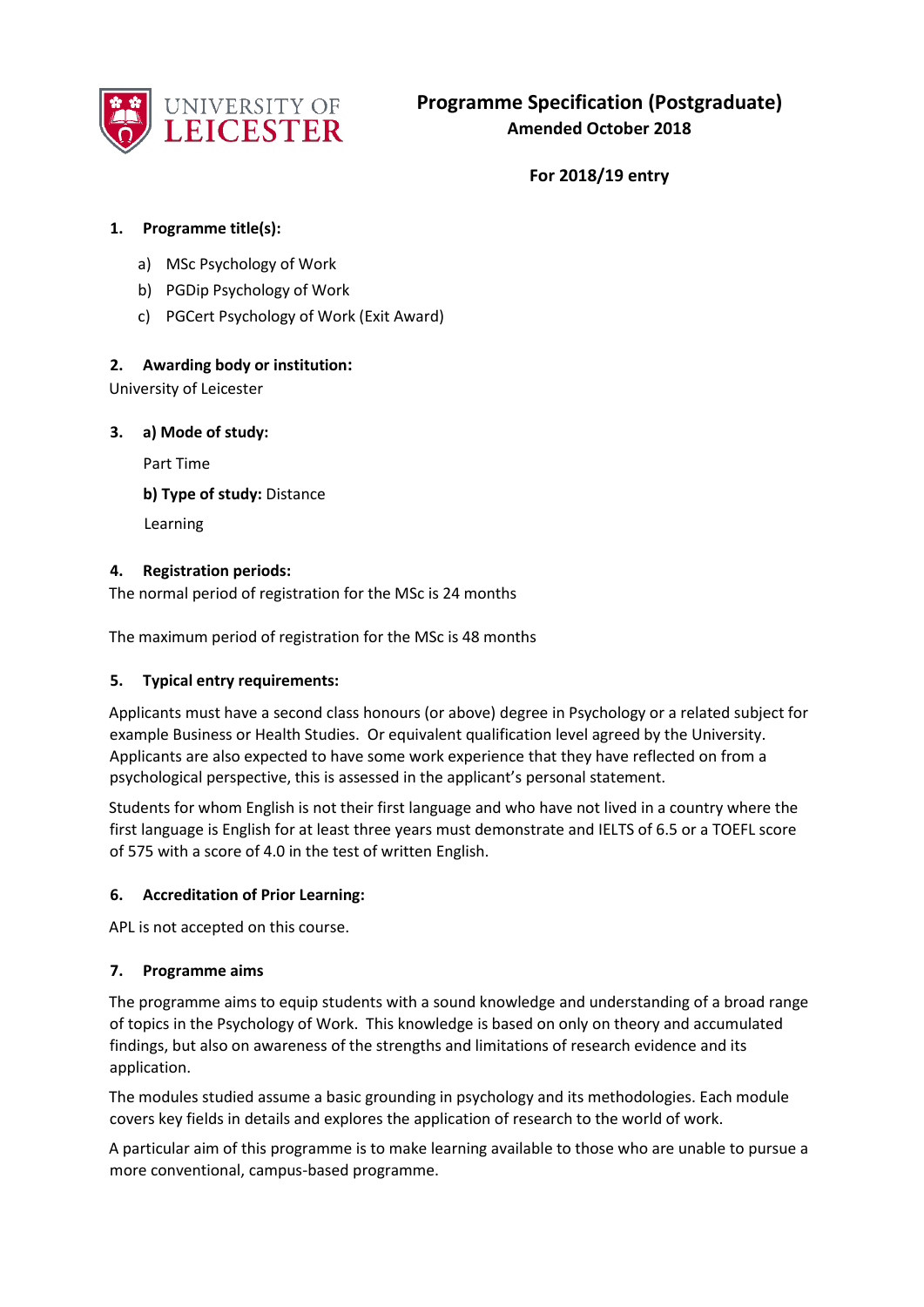By the end of the programme successful students will be able to demonstrate:

- integrated knowledge of psychological theory and methodology applicable to the study of people at work;
- skills of research and enquiry, independent learning and the use of contemporary information resources;
- competence in empirical research design, implementation and evaluation;
- reasoning, analysis and creativity at a postgraduate level;
- effective written communication skills

#### **8. Reference points used to inform the programme specification:**

- [University of Leicester Discovery-led and Discovery-Enabling Learning Strategy 2016-20](http://www2.le.ac.uk/offices/sas2/quality/learnteach)
- University of Leicester Periodic Developmental Review Report
- External Examiners' reports (annual)
- Framework for Higher Education Qualifications

#### **9. Programme Outcomes:**

#### Unless otherwise stated, programme outcomes apply to all awards specified in 1. Programme title(s).

| <b>Intended Learning</b><br><b>Outcomes</b>                                                                                                                                                                                                                                                                                            | <b>Teaching and Learning Methods</b>                                                                                               | <b>How Demonstrated?</b>                     |  |  |  |
|----------------------------------------------------------------------------------------------------------------------------------------------------------------------------------------------------------------------------------------------------------------------------------------------------------------------------------------|------------------------------------------------------------------------------------------------------------------------------------|----------------------------------------------|--|--|--|
| (a) Subject and Professional skills                                                                                                                                                                                                                                                                                                    |                                                                                                                                    |                                              |  |  |  |
| <b>Knowledge</b>                                                                                                                                                                                                                                                                                                                       |                                                                                                                                    |                                              |  |  |  |
|                                                                                                                                                                                                                                                                                                                                        |                                                                                                                                    |                                              |  |  |  |
| Advanced knowledge of<br>psychological theories/research<br>and how they can contribute to<br>our understanding of people at<br>work.                                                                                                                                                                                                  | Module material, Supplementary<br>readings provided, Blackboard<br>discussion groups moderated by<br>tutors, Independent research. | Formal written assignments,<br>dissertation. |  |  |  |
| <b>Concepts</b>                                                                                                                                                                                                                                                                                                                        |                                                                                                                                    |                                              |  |  |  |
| Understanding of how concepts<br>relating to psychological theories<br>can be applied in a practical<br>sense in a work setting.                                                                                                                                                                                                       | Module material, Supplementary<br>readings provided, Blackboard<br>discussion groups moderated by<br>tutors, Independent research. | Formal written assignments,<br>dissertation. |  |  |  |
| <b>Techniques</b>                                                                                                                                                                                                                                                                                                                      |                                                                                                                                    |                                              |  |  |  |
| Understanding of all, and<br>practical experience of some, of<br>the following: researching, data<br>analysis by quantitative or<br>qualitative methods, research<br>ethics and familiarity with IT<br>packages including SPSS. Ability<br>to apply relevant ethical and legal<br>frameworks within the context of<br>work psychology. | Module material, Supplementary<br>readings provided, Blackboard<br>discussion groups moderated by<br>tutors, Independent research. | Formal written assignments,<br>dissertation. |  |  |  |
| <b>Critical analysis</b>                                                                                                                                                                                                                                                                                                               |                                                                                                                                    |                                              |  |  |  |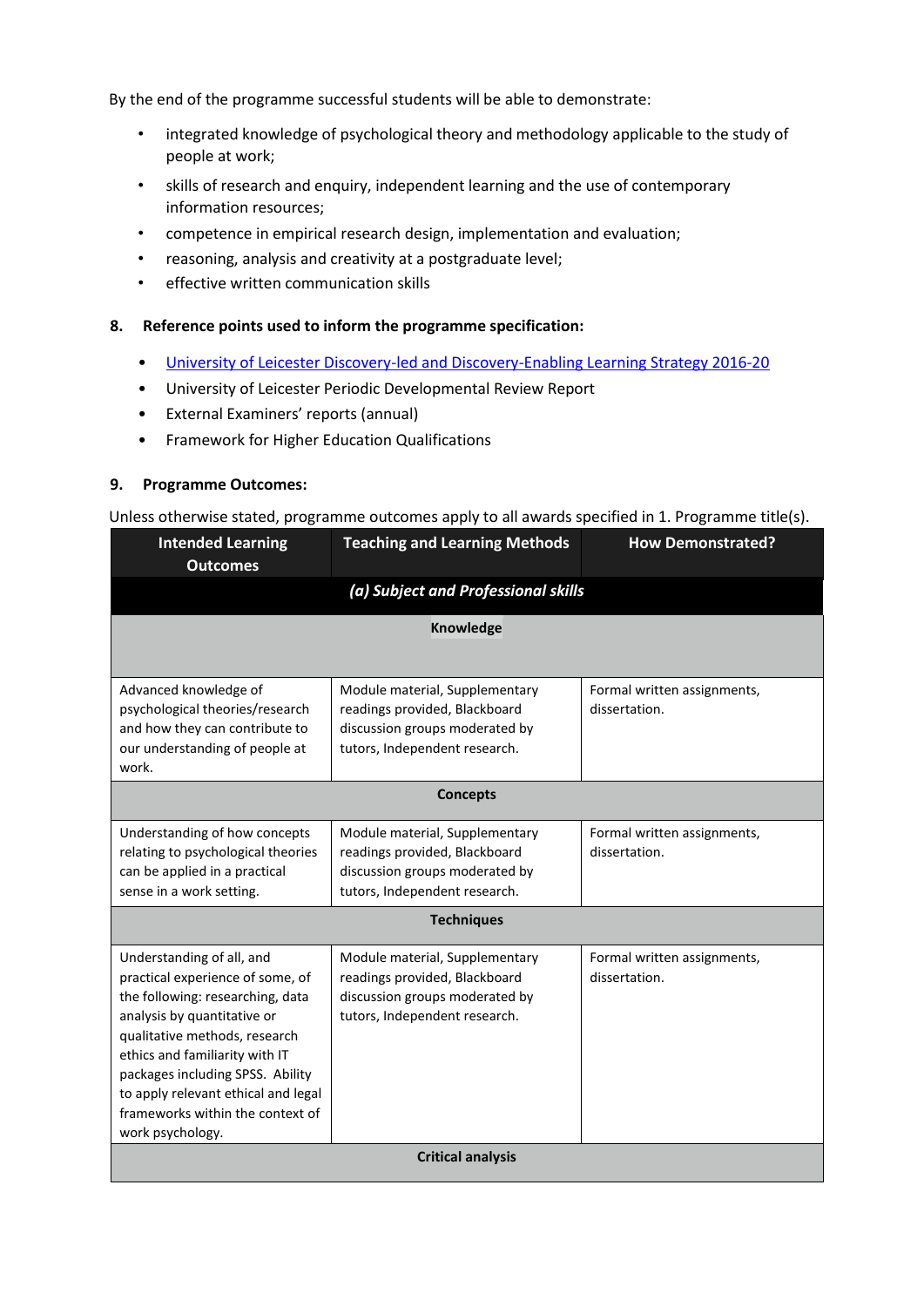| Ability to independently evaluate | Module material, Supplementary | Formal written assignments, |
|-----------------------------------|--------------------------------|-----------------------------|
| concepts and techniques, to       | readings provided, Blackboard  | dissertation.               |
| critique material read and hence  | discussion groups moderated by |                             |
| construct an informed opinion.    | tutors, Independent research.  |                             |
|                                   |                                |                             |

| <b>Intended Learning Outcomes</b>                                                                                                                                                                                                                                                                                                                                                                                                  | <b>Teaching and Learning Methods</b>                                                                                                                               | <b>How Demonstrated?</b>                                                                  |  |  |  |
|------------------------------------------------------------------------------------------------------------------------------------------------------------------------------------------------------------------------------------------------------------------------------------------------------------------------------------------------------------------------------------------------------------------------------------|--------------------------------------------------------------------------------------------------------------------------------------------------------------------|-------------------------------------------------------------------------------------------|--|--|--|
| <b>Presentation</b>                                                                                                                                                                                                                                                                                                                                                                                                                |                                                                                                                                                                    |                                                                                           |  |  |  |
| Ability to organise research<br>findings to construct an argument,<br>to write assignments to a high<br>standard, to write empirical<br>reports in the format expected for<br>publication and to a high<br>standard, to present statistical<br>findings in the correct manner<br>according to universal standards.<br>In addition, to interpret findings in<br>a form for effective<br>communication to non-specialist<br>clients. | Module material, Supplementary<br>readings provided, Blackboard<br>discussion groups moderated by<br>tutors, Independent research.                                 | Formal written assignments,<br>dissertation.                                              |  |  |  |
|                                                                                                                                                                                                                                                                                                                                                                                                                                    | <b>Appraisal of evidence</b>                                                                                                                                       |                                                                                           |  |  |  |
| Ability to evaluate published<br>research and commentary and<br>make appropriate judgements<br>about its application and practical<br>relevance to workplace contexts.                                                                                                                                                                                                                                                             | Module material, Supplementary<br>readings provided, Blackboard<br>discussion groups moderated by<br>tutors, Independent research.                                 | Formal written assignments,<br>dissertation.                                              |  |  |  |
|                                                                                                                                                                                                                                                                                                                                                                                                                                    | (b) Transferable skills                                                                                                                                            |                                                                                           |  |  |  |
|                                                                                                                                                                                                                                                                                                                                                                                                                                    | <b>Research skills</b>                                                                                                                                             |                                                                                           |  |  |  |
| Ability to conduct a literature<br>search and review, ability to write<br>a research proposal, considering<br>ethics and other methodological<br>issues, ability to devise research<br>tools or to use correctly those<br>already designed.                                                                                                                                                                                        | Module material, Supplementary<br>readings provided, Blackboard<br>discussion groups moderated by<br>tutors, Independent research.                                 | Formal written assignments<br>particularly the dissertation proposal<br>and dissertation. |  |  |  |
| <b>Communication skills</b>                                                                                                                                                                                                                                                                                                                                                                                                        |                                                                                                                                                                    |                                                                                           |  |  |  |
| Good written communication<br>skills developed in the context of<br>formal written assignments.                                                                                                                                                                                                                                                                                                                                    | Blackboard discussion groups, personal<br>communication with tutors, module<br>material.                                                                           | Formal written assignments,<br>dissertation.                                              |  |  |  |
| Data presentation                                                                                                                                                                                                                                                                                                                                                                                                                  |                                                                                                                                                                    |                                                                                           |  |  |  |
| Ability to present statistical<br>findings correctly and to present<br>other research findings clearly<br>with a correct interpretation.                                                                                                                                                                                                                                                                                           | Module material particularly module<br>1, Supplementary readings provided,<br><b>Blackboard discussion groups</b><br>moderated by tutors, Independent<br>research. | Formal written assignments,<br>dissertation.                                              |  |  |  |
| <b>Information technology</b>                                                                                                                                                                                                                                                                                                                                                                                                      |                                                                                                                                                                    |                                                                                           |  |  |  |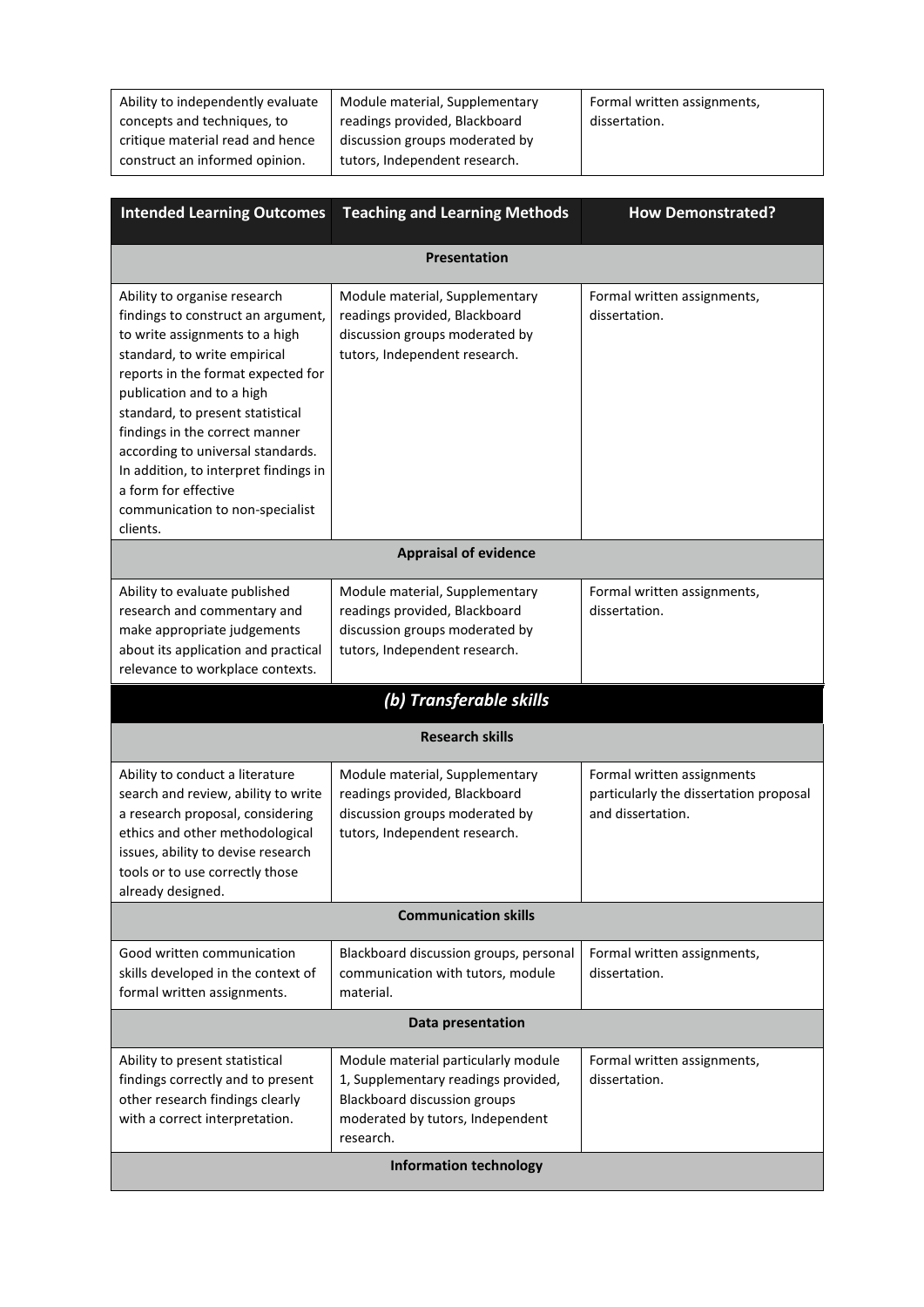| Ability to use a range of IT<br>packages including data analysis<br>software such as SPSS.<br>Engagement with online<br>discussion forums and podcasts<br>through Blackboard.                                                                        | Module material, Blackboard<br>discussion groups, induction/welcome<br>information provided.                                                                                                            | Formal written assignments,<br>dissertation.                                    |  |  |  |
|------------------------------------------------------------------------------------------------------------------------------------------------------------------------------------------------------------------------------------------------------|---------------------------------------------------------------------------------------------------------------------------------------------------------------------------------------------------------|---------------------------------------------------------------------------------|--|--|--|
| <b>Intended Learning Outcomes</b>                                                                                                                                                                                                                    | <b>Teaching and Learning Methods</b>                                                                                                                                                                    | <b>How Demonstrated?</b>                                                        |  |  |  |
| <b>Problem solving</b>                                                                                                                                                                                                                               |                                                                                                                                                                                                         |                                                                                 |  |  |  |
| Understanding of how to take an<br>evidence based practice<br>approach to problem solving.<br>Ability to apply research findings<br>to real world problems involving<br>individuals at work and<br>organisational issues.                            | Module material, assignment briefs,<br>supplementary readings and case<br>studies provided, Blackboard<br>discussion groups, independent<br>research.                                                   | Formal written assignments,<br>dissertation.                                    |  |  |  |
| <b>Working relationships</b>                                                                                                                                                                                                                         |                                                                                                                                                                                                         |                                                                                 |  |  |  |
| Drawing on the expertise and<br>guidance from academic or<br>support staff, informal interaction<br>with fellow students at course<br>conferences or via email/bulletin<br>board, formal contact and<br>negotiation with dissertation<br>supervisor. | Email/bulletin board interactions with<br>students, formal interactions with<br>staff and, in particular dissertation<br>supervisor, informal interactions with<br>staff and students at course events. | Monitoring group discussions on<br>Blackboard and communication with<br>tutors. |  |  |  |
| <b>Managing learning</b>                                                                                                                                                                                                                             |                                                                                                                                                                                                         |                                                                                 |  |  |  |
| Ability to self-motivate and self-<br>direct learning so as to schedule<br>work adequately and meet<br>deadlines.                                                                                                                                    | Independent research, programme<br>modules, integrated and<br>supplementary readings, textbooks.                                                                                                        | Formal assignments, dissertation.                                               |  |  |  |
| Career management                                                                                                                                                                                                                                    |                                                                                                                                                                                                         |                                                                                 |  |  |  |
| Understanding of career<br>opportunities within work<br>psychology and transferrable<br>skills gained from the course.                                                                                                                               | Career advice and materials provided<br>on Blackboard, career and job<br>opportunity discussion strand on<br>Blackboard.                                                                                | Monitoring group discussion on<br>Blackboard.                                   |  |  |  |

# **10. Special features**

A number of the assignments require the student to take part in a role playing exercise, typically interpreting findings of research for clients or other interest groups. The objective here is to develop the skills of interpreting research within a particular context and communicating the findings to a non-specialist audience.

Students will have contact with a range of Occupational Psychology practitioners who work as course tutors. This gives the students a rounded learning experience and exposes them to a variety of career opportunities.

# **11. Indicators of programme quality**

The course relies on the mainstream indicators (external examiner reports, student results, student feedback forms). In addition module materials are reviewed on an annual basis and completely